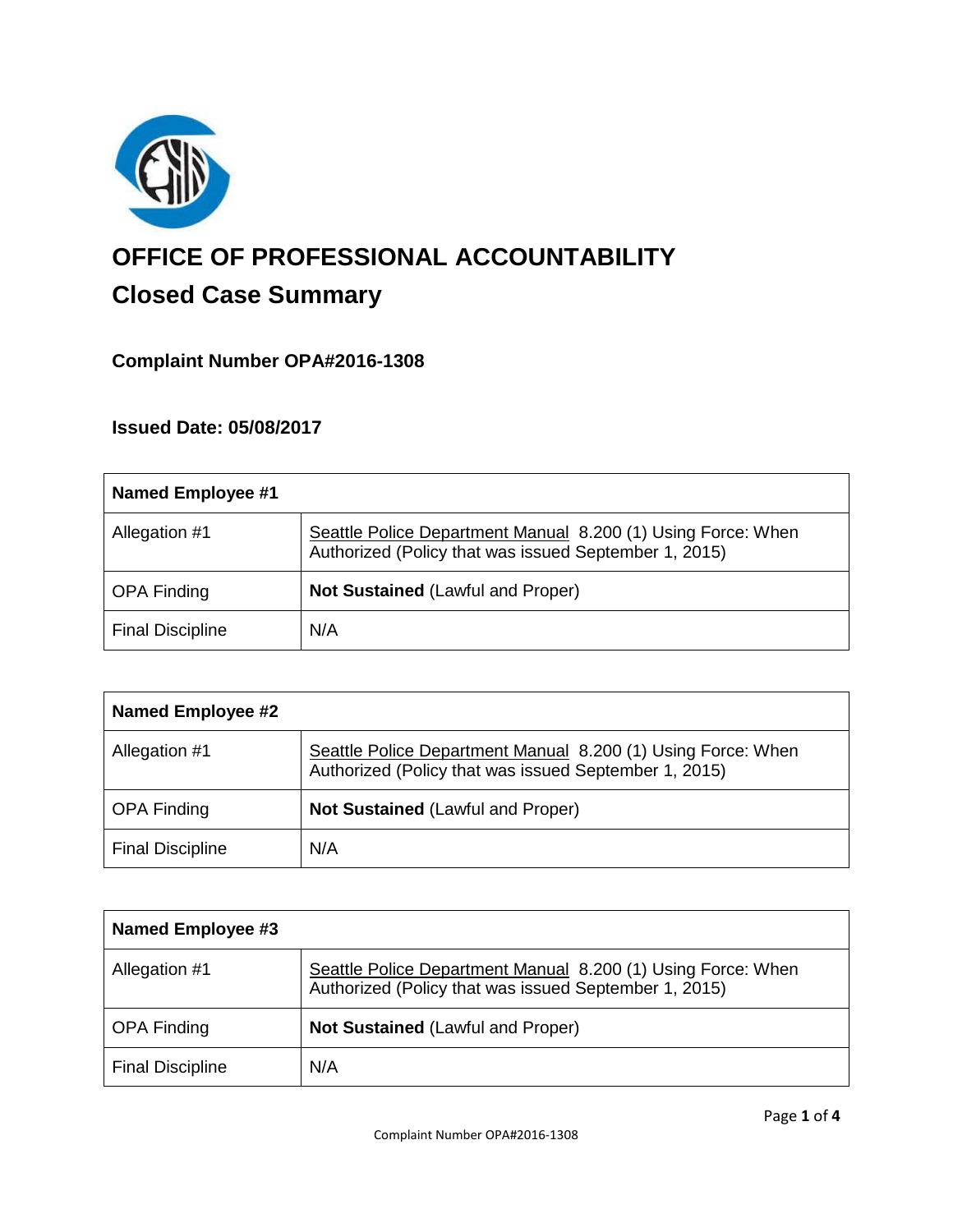| <b>Named Employee #4</b> |                                                                                                                                                                                                              |
|--------------------------|--------------------------------------------------------------------------------------------------------------------------------------------------------------------------------------------------------------|
| Allegation #1            | Seattle Police Department Manual 8.200 (1) Using Force: When<br>Authorized (Policy that was issued September 1, 2015)                                                                                        |
| <b>OPA Finding</b>       | <b>Not Sustained (Unfounded)</b>                                                                                                                                                                             |
| Allegation #2            | Seattle Police Department Manual 11.010 (17) Detainee<br>Management in Department Facilities: Officers Will Seek Medical<br>Assistance for Detainees (Policy that was issued Effective December<br>19, 2012) |
| <b>OPA Finding</b>       | <b>Not Sustained (Lawful and Proper)</b>                                                                                                                                                                     |
| <b>Final Discipline</b>  | N/A                                                                                                                                                                                                          |

| <b>Named Employee #5</b> |                                                                                                                       |
|--------------------------|-----------------------------------------------------------------------------------------------------------------------|
| Allegation #1            | Seattle Police Department Manual 8.200 (1) Using Force: When<br>Authorized (Policy that was issued September 1, 2015) |
| <b>OPA Finding</b>       | <b>Not Sustained (Unfounded)</b>                                                                                      |
| <b>Final Discipline</b>  | N/A                                                                                                                   |

| <b>Named Employee #6</b> |                                                                                                                                                                                                              |
|--------------------------|--------------------------------------------------------------------------------------------------------------------------------------------------------------------------------------------------------------|
| Allegation #1            | Seattle Police Department Manual 11.010 (17) Detainee<br>Management in Department Facilities: Officers Will Seek Medical<br>Assistance for Detainees (Policy that was issued Effective December<br>19, 2012) |
| <b>OPA Finding</b>       | <b>Not Sustained (Lawful and Proper)</b>                                                                                                                                                                     |
| <b>Final Discipline</b>  | N/A                                                                                                                                                                                                          |

# **INCIDENT SYNOPSIS**

The Named Employees responded to a call at a night club and eventually arrested the complainant.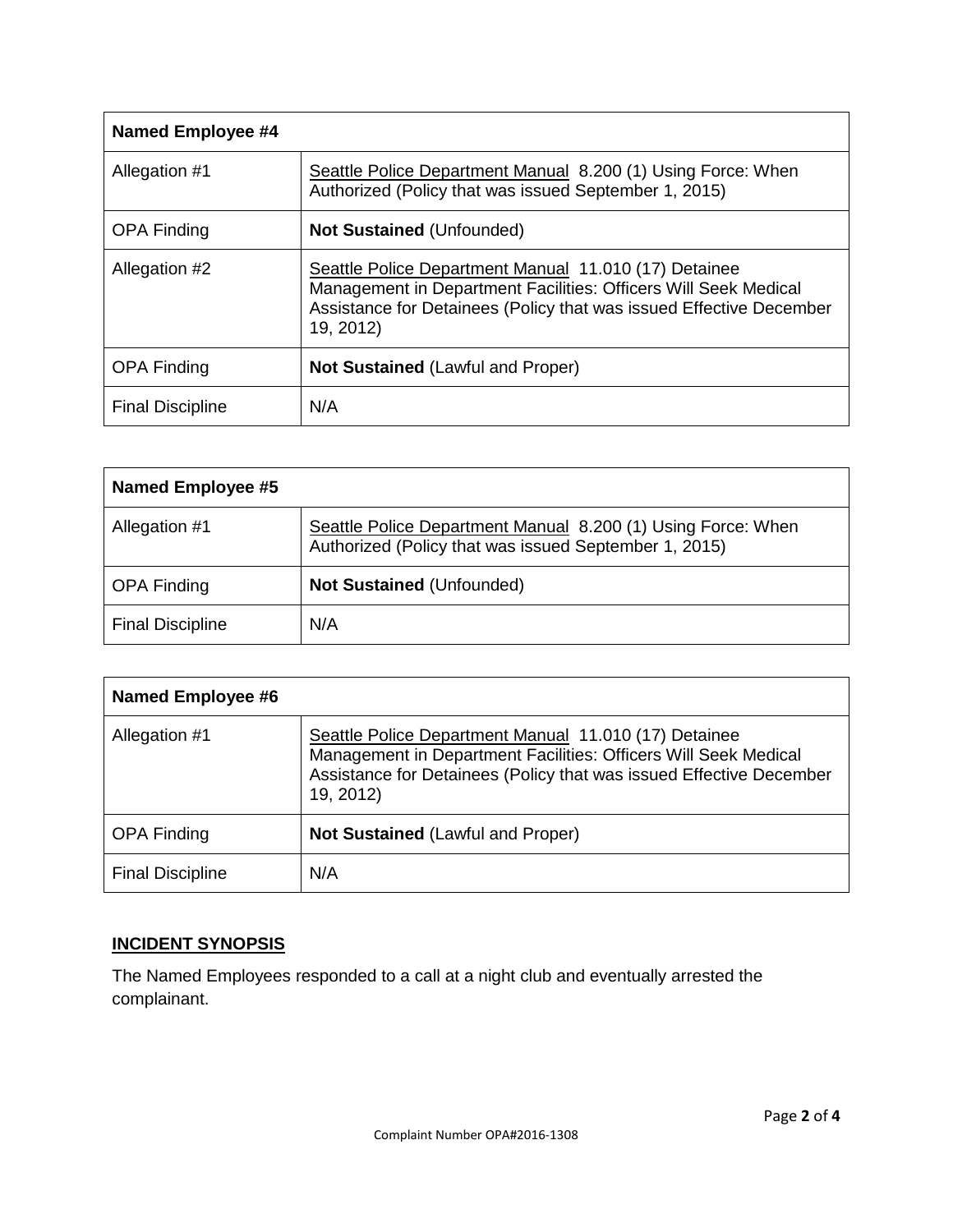# **COMPLAINT**

The complainant alleges the Named Employees used excessive force when taking her from a night club to the station and neglected her when she became sick in the cell.

## **INVESTIGATION**

The OPA investigation included the following actions:

- 1. Review of the complaint
- 2. Search for and review of all relevant records and other evidence
- 3. Review of In-Car Videos (ICV)
- 4. Interviews of SPD employees

# **ANALYSIS AND CONCLUSION**

Named Employee #1 used de minimis force to control, handcuff and escort the complainant up from the ground and to the precinct. Named Employee #2 used de minimis force to control, handcuff and escort the complainant up from the ground. Named Employee #3 used de minimis force to escort the complainant from the place of her arrest to the precinct. There was probable cause to arrest the complainant for the crime of Assault. Given the totality of the circumstances, the use of de minimis force by Named Employees #1, #2, and #3 was reasonable, necessary and proportional.

The preponderance of the evidence from this investigation showed that Named Employees #4 and #5 did not use any force against the complainant.

The preponderance of the evidence from this investigation showed that Named Employees #4 and #6 took reasonable and necessary steps to assist the complainant who was being ill in the holding cell and were aware that Fire Medics had been summoned and arrived to provide her medical aid.

## **FINDINGS**

## **Named Employees #1, #2, and #3**

Allegation #1

Given the totality of the circumstances, the use of de minimis force by Named Employees #1, #2, and #3 was reasonable, necessary and proportional. Therefore a finding of **Not Sustained** (Lawful and Proper) was issued for *Using Force: When Authorized*.